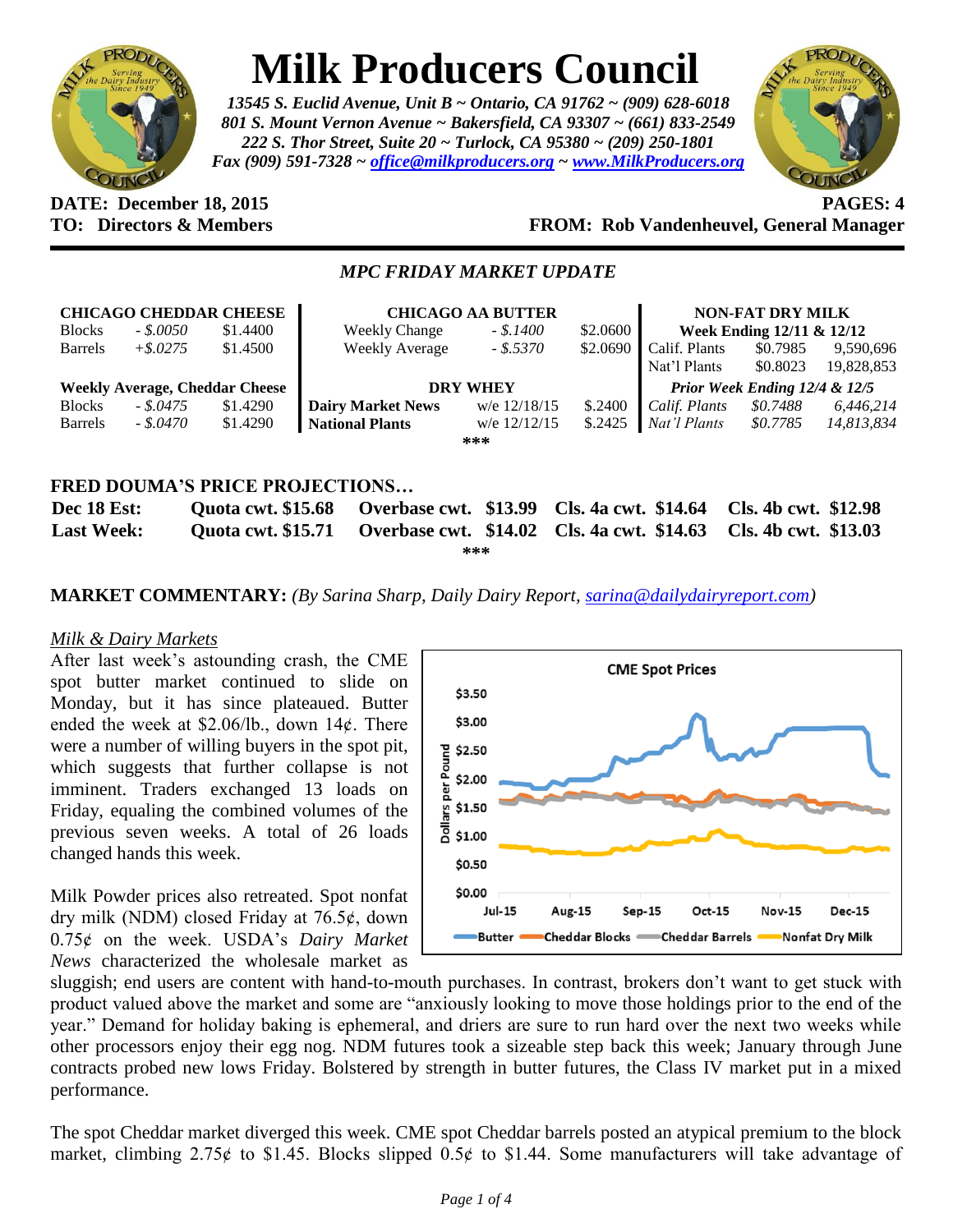discounted holiday milk and run heavy in the coming weeks. This will reduce some of the burden on milk powder makers, but in the Midwest there is plenty of milk to be had as the weather remains benign.

The dry whey market is perking up. Prices are attractive and some end users are finally booking ahead, although others are content to wait. Cheese market losses overcame the modest strength in whey prices, and most Class III futures contracts lost roughly 20¢ this week.

Prices were mostly higher at the Global Dairy Trade (GDT) auction on Tuesday. However, the 1.9% increase in the GDT index was not enough to impress the market, which had been leaning bullishly ahead of the event. Butterfat products posted the largest gains.



Butter climbed 9% from the previous auction and anhydrous milkfat (AMF) was up 6.1%. Nonetheless, GDT butter remains inexpensive, at \$1.39/lb., and GDT AMF appears cheap enough to attract U.S. buyers even after



tariffs and freight from New Zealand. The other products moved cautiously higher. Cheddar gained 1.1%. Skim milk powder rose a paltry 0.2% and whole milk powder climbed 1.8%. Both CME spot NDM and futures contracts moved lower after the auction.

U.S. milk production totaled 16.64 billion pounds in November, up 0.6% from a year ago. USDA revised upward its estimate of October milk production, putting it 0.3% greater than October 2014 rather than the previous estimate of just

0.1% growth. USDA also revised upward its estimate of the October milking herd by 4,000 head. This pushed the September-to-October change in the milk cow herd from a decline of 1,000 head to an increase of 3,000 head. Cow numbers did not change in November; at 9.313 million head they are 29,000 head greater than last year at this time.

California reported its  $11<sup>th</sup>$  consecutive milk production deficit. Output fell 4.4% short of 2014 volumes, an improvement from the 5.5% shortfall in October. California was not alone. Milk production fell shy of November 2014 volumes in a number of states in other Western states and in the Southern Plains.

Milk continues to gush in the Midwest, with more modest gains in the Northeast. November was uncharacteristically mild in the Great Lakes region, allowing a 6.4% jump in Michigan milk output; Wisconsin (+4.3%) and Indiana (+4.1%) also had a strong showing. If production remains formidable this spring, regional capacity will be tested.

The milk isn't slowing in Europe either. Preliminary data from Eurostat shows October milk collections up 4.6% from last year, excluding Greece, Croatia, Italy and Austria, which have yet to report data. Growth in the two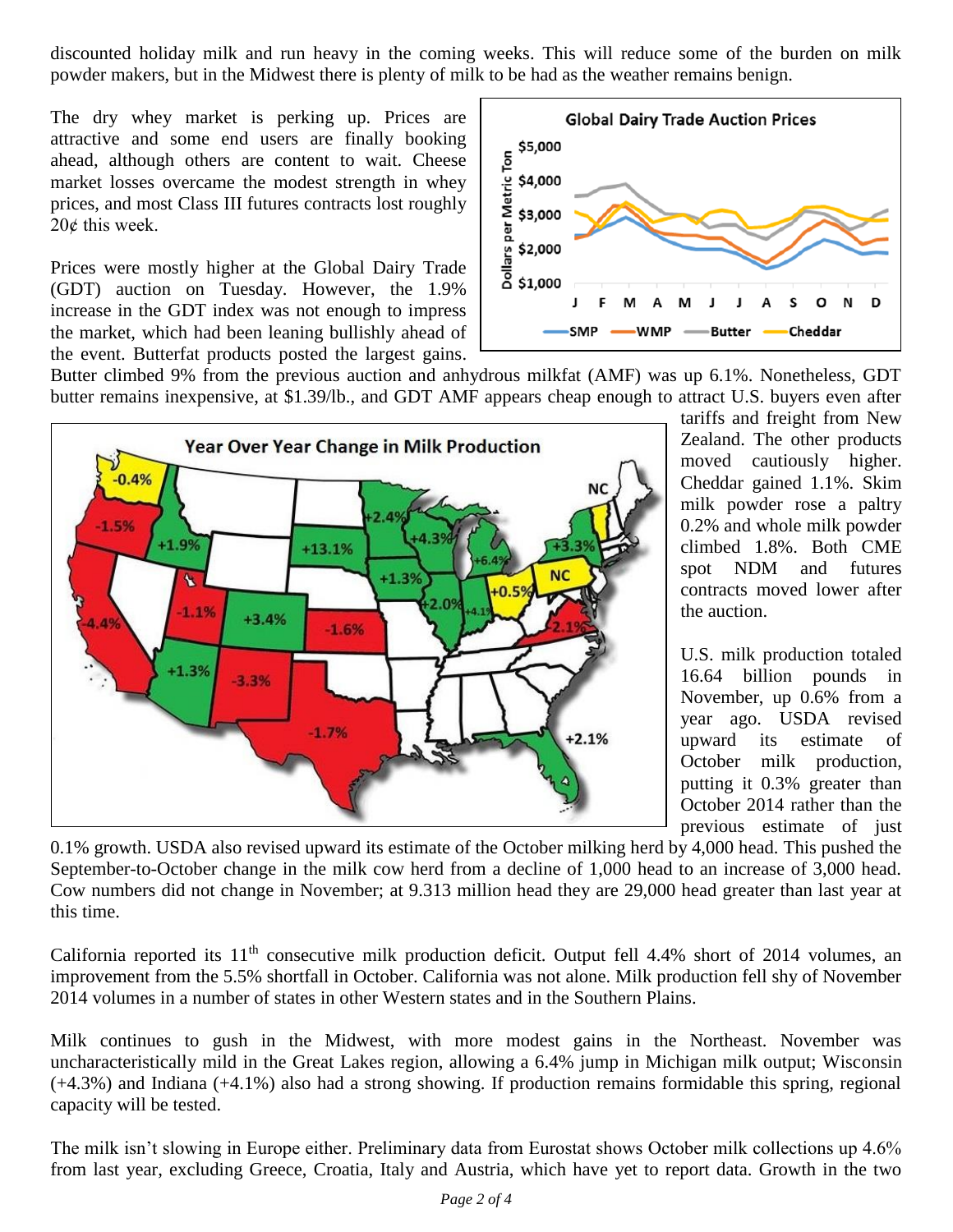largest dairy nations in the Eurozone – Germany and France – is picking up pace. In October German output rose 3.3% from a year ago, and production in France was up 2.9%. According to *Daily Dairy Report*, "European dairy producers have decades of pent up equity and an appetite for growth. Clearly they have not been deterred by the low global milk price." Dairy producers in the Netherlands, Ireland, and Belgium have been particularly enthusiastic about post-quota growth. Production in those nations rose 11.4%, 26.7% and 9.8%, respectively, from October 2014.



For the week ending December 5, dairy cow slaughter totaled 58,736 head, down

5.2% from the same week a year ago. As the year nears its close, dairy cow slaughter is running 3.8% ahead of the 2014 pace.



#### *Grain Markets*

Despite some day-to-day drama the corn market was little changed this week. March futures settled at \$3.745 per bushel, down a fraction of a cent from last Friday. The soy complex offered more excitement. January soybean futures closed at \$8.9225, up  $21.5¢$  on the week.

The soybean rally is curious in light of some big changes in the currency market. On Tuesday, the Fed raised interest rates for the first time in seven years. It also forecasted four incremental rate hikes in 2016. The dollar index initially shrugged, but then strengthened in the latter half of the week.

The dollar is particularly strong in comparison to the Argentine peso. When Argentina's new president allowed the currency to float freely on Thursday it dropped 26% against the greenback. Argentine exporters now enjoy lower tariffs and a vastly more competitive currency. Meanwhile, ocean freight costs have plummeted. The cargo industry has also fallen victim to exuberant expansion after overestimating Chinese demand for commodities. It is suddenly cheaper to buy soybeans in the southeastern U.S. from Argentina than to rail them in from the Corn Belt.

The soy market's strength is probably due to a less favorable forecast in Brazil. Brazil's corn and soy crops got off to a decent start, but some parts of northern Brazil have turned dry, and there are areas in southern Brazil that are looking soggy. If rains in northern Brazil are better than expected, the market is likely to give back much of this week's rally.